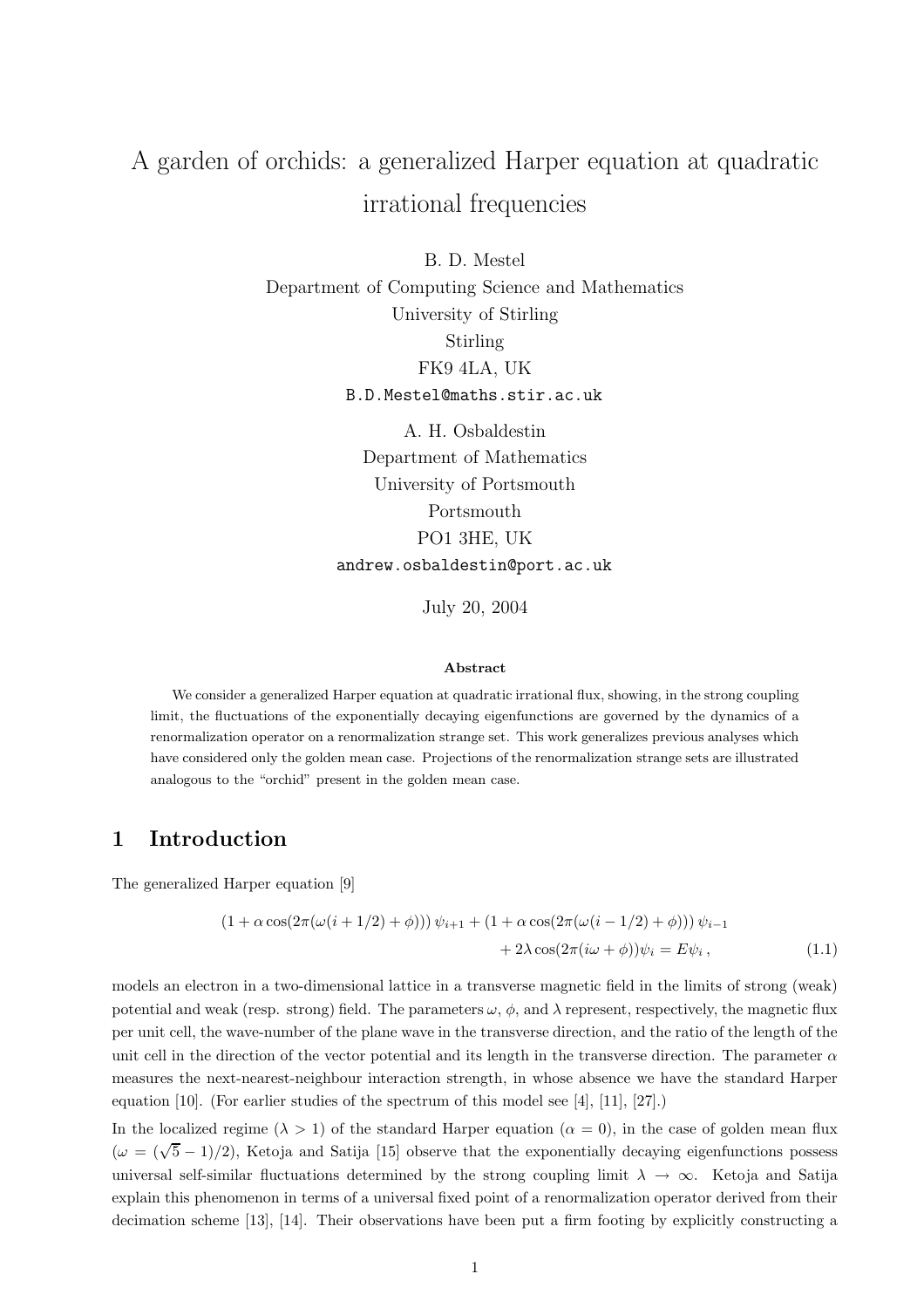fixed point of the appropriate renormalization operator [22], and the generalization to quadratic irrationals of the form  $\omega = (\sqrt{a^2 + 4} - a)/2$ ,  $a \in \mathbb{N}$ , has also been achieved [5].

For the generalized Harper equation (1.1) the localized phase splits into two regions displaying different phenomena. For  $\lambda > 1$ ,  $\alpha < 1$  the fixed point of the standard Harper equation governs the fluctuations. The region  $\lambda \ge \alpha \ge 1$  concerns us in this article. It appears [15] that the fluctuations are now governed by a renormalization strange set, which Ketoja and Satija call the orchid (see Figure 1) which, again, arises in the strong coupling limit  $\lambda \to \infty$ . We have recently shown how this orchid may be understood in terms of a shift map on an appropriate symbol space [25]. In fact the details of our work in [25] reveal that the orchid is composed of three copies of a more basic object, which we call the fundamental set. Figure 1 shows projections of these renormalization strange sets. Note that the orchid shown here is a reflection of that shown in [15] due to a different sign convention.



Figure 1: Projections of the golden mean fundamental set (left) and orchid (right)

The purpose of this article is to generalize our work in [25] to irrationals of the form  $\omega = (\sqrt{a^2 + 4} - a)/2$ ,  $a \in \mathbb{N}$ . The golden-mean case corresponds to  $a = 1$ . The functional recurrence is

$$
t_n(x) = \prod_{i=0}^{a-1} t_{n-1}(-\omega x - i)t_{n-2}(\omega^2 x + a\omega), \qquad (1.2)
$$

with appropriate initial conditions. We may write (1.2) as a first-order recurrence by setting  $u_n(x)$  =  $t_{n-1}(-\omega x)$ , so that we have the renormalization operator

$$
R: \left( \begin{array}{c} u_{n-1}(x) \\ t_{n-1}(x) \end{array} \right) \mapsto \left( \begin{array}{c} t_{n-1}(-\omega x) \\ \prod_{i=0}^{a-1} t_{n-1}(-\omega x - i)u_{n-1}(-\omega x - a) \end{array} \right). \tag{1.3}
$$

We present renormalization strange sets akin to the Ketoja-Satija orchid for quadratic irrational frequencies other than the golden mean. Specifically, setting  $\omega = (\sqrt{a^2 + 4} - a)/2$ ,  $a \in \mathbb{N}$ , and iterating the recurrence (1.2) for appropriate initial conditions, we find convergence to strange invariant sets. Scaled projections of these sets to the plane are illustrated in Figures 2 and 3 below.

In [25] we presented a highly detailed, rigorous analysis of the structure of the Ketoja-Satija orchid in the golden-mean case. We showed that its mathematical structure is given essentially by the shift-map acting on a space of biinfinite sequences of symbols 0 and 1 (factored by a partnering relation corresponding to the symmetries of the cosine function in the generalized Harper equation (1.1)), together with dynamics on sign-pairs  $(\pm 1, \pm 1)$ . Our aim in this paper is to present a similar structure analysis for the case of general  $a \in \mathbb{N}$ . At present our analysis is still conjectural, but it likely that the methods used in [25] may be adapted to give rigorous backing to our results.

## 2 Derivation of the renormalization equations

We now recall from [5] the derivation of the renormalization functional recurrence, based on the so-called decimation method of Ketoja and Satija [13, 14, 15].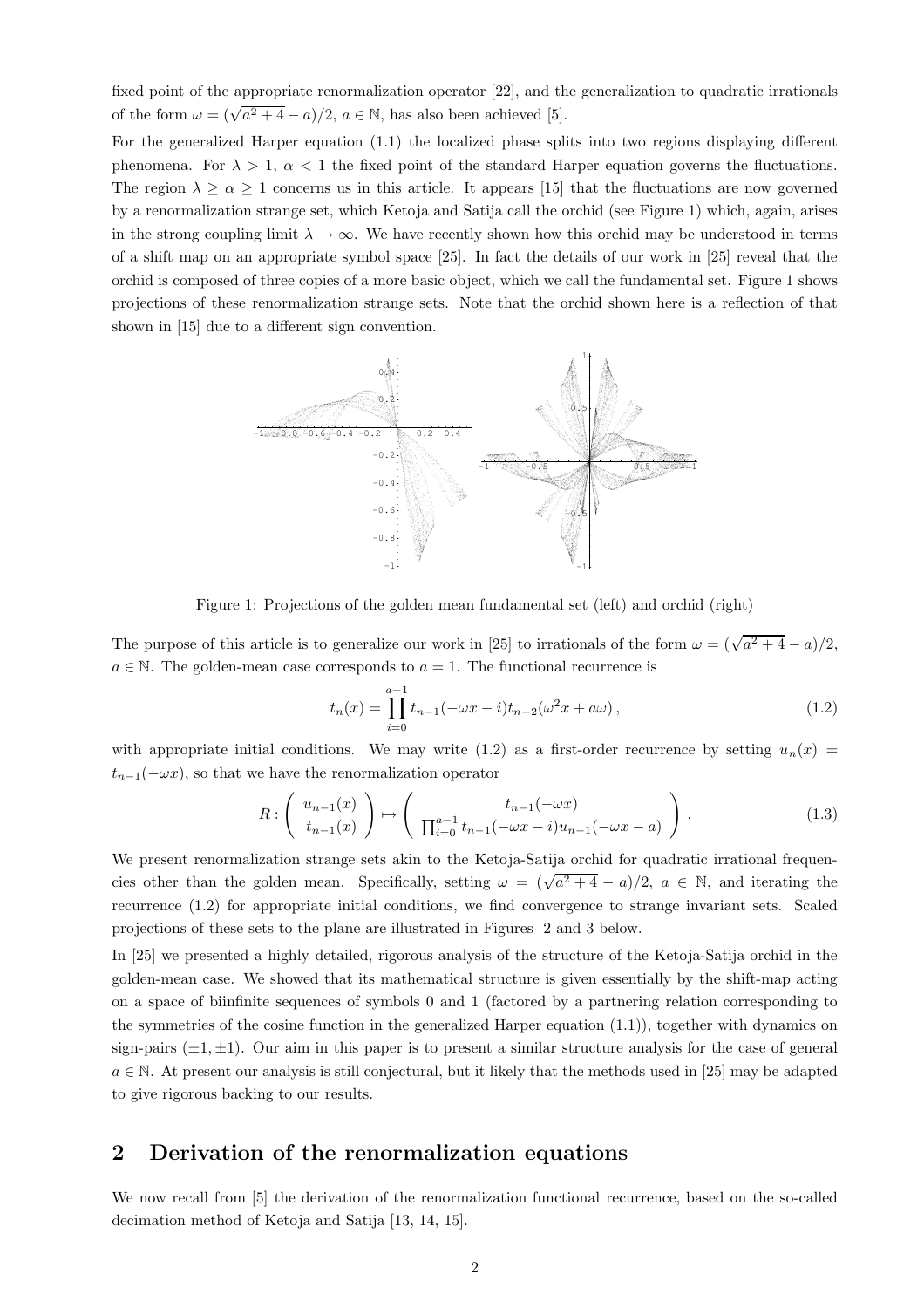

Figure 2: Projection of the fundamental set/orchid in the case  $a = 2$ .



Figure 3: Projections of the fundamental set (left) and orchid (right) in the case  $a = 3$ .

Let  $a \in \mathbb{N}$  be fixed and let  $\omega \in (0,1)$  have continued fraction expansion  $[0;a,a,\dots]$ . Then  $\omega = (-a +$  $\sqrt{a^2+4}$ /2, the positive root of the quadratic equation

$$
\omega^2 + a\omega = 1. \tag{2.1}
$$

The rational convergents  $p_n/q_n$  satisfy  $p_n = q_{n-1} = G_n$  where  $G_{n+1} = aG_n + G_{n-1}$ ,  $G_0 = 0$ ,  $G_1 = 1$ . An important relation is the following:

$$
G_n\omega - G_{n-1} = -(-\omega)^n.
$$
\n
$$
(2.2)
$$

Let us consider the portion of the localized phase,  $\lambda \geq 1$ ,  $\lambda \geq \alpha$ , for which  $\alpha \geq 1$ , and for which, by the result of Han et al [9], the exponential decay of the eigenfunction is given by the characteristic exponent

$$
\gamma = \log \left( \frac{\lambda}{\alpha} + \sqrt{\left(\frac{\lambda}{\alpha}\right)^2 - 1} \right). \tag{2.3}
$$

We write

$$
\psi_i = e^{-\gamma|i|} \eta_i \,,\tag{2.4}
$$

so that the generalized Harper equation (1.1) becomes, for  $i > 0$ ,

$$
e^{-2\gamma} (1 + \alpha \cos(2\pi(\omega(i + 1/2) + \phi))) \eta_{i+1} + (1 + \alpha \cos(2\pi(\omega(i - 1/2) + \phi))) \eta_{i-1} + 2e^{-\gamma} \lambda \cos(2\pi(i\omega + \phi)) \eta_i = e^{-\gamma} E \eta_i.
$$
 (2.5)

The quantity  $\eta_i$  is the fluctuation of the wave function  $\psi_i$  from the exponential decay law  $\psi_i \approx e^{-\gamma|i|}$ . We now consider (2.5) in the strong-coupling limit  $\lambda \to \infty$ , at the so-called band edge  $E = 2\lambda$ . We note that  $\lambda e^{-\gamma} \to \alpha/2$ . Setting  $E = 2\lambda$  and taking the limit  $\lambda \to \infty$  gives the recurrence

$$
\eta_{i-1} + \frac{\alpha(\cos(2\pi(i\omega + \phi)) - 1)}{1 + \alpha \cos(2\pi(\omega(i - 1/2) + \phi)))} \eta_i = 0.
$$
\n(2.6)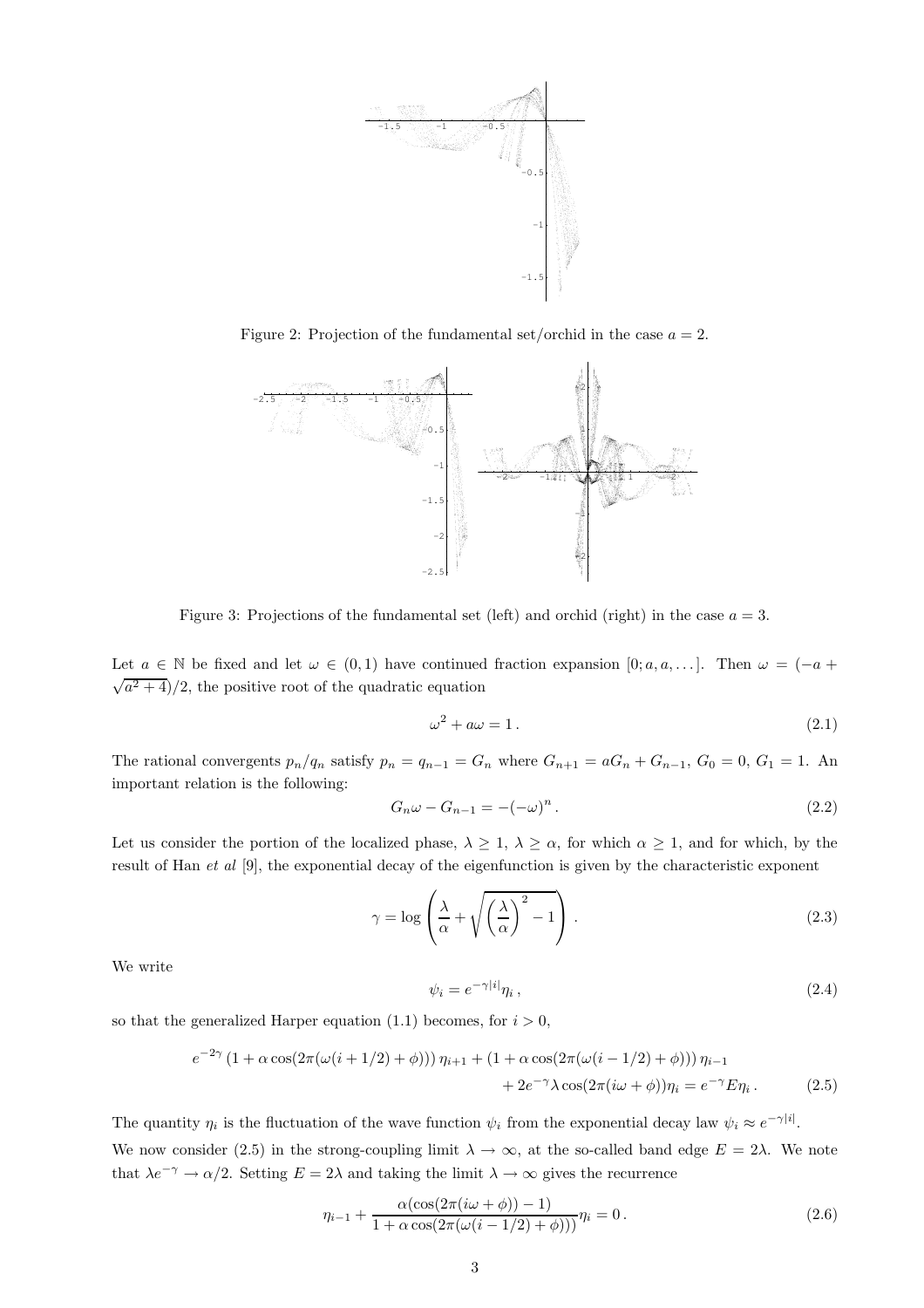Following the method of Ketoja and Satija [15], we may define a so-called decimation by the relation:

$$
\eta_{i+G_n} = \hat{t}_n(i)\eta_i. \tag{2.7}
$$

Note that this decimation differs slightly from the one in [15], as we have set the coefficient of  $\eta_{i+G_{n+1}}$  to zero and we have changed the sign of  $\hat{t}_n$ . Consequently, equation (2.7) is only valid in the strong-coupling limit  $\lambda \to \infty$ .

A recurrence for  $t_n$  may be obtained in the following way. We evaulate (2.7) with i set equal to i,  $i + G_n$ ,  $i + 2G_n, \ldots, i + (a-1)G_n$ , which gives the following set of equations:

$$
\eta_{i+G_n} = \hat{t}_n(i)\eta_i \tag{2.8}
$$

$$
\eta_{i+2G_n} = \hat{t}_n (i + G_n) \eta_{i+G_n} \tag{2.9}
$$

$$
\ldots \ldots \ldots \ldots \ldots
$$

$$
\eta_{i+aG_n} = \hat{t}_n (i + (a-1)G_n) \eta_{i+(a-1)G_n} . \tag{2.10}
$$

We now evaluate (2.7) at  $n-1$  with i set equal to  $i + aG_n$  giving

$$
\eta_{i+G_{n-1}+aG_n} = \hat{t}_{n-1}(i+aG_n)\eta_{i+aG_n} \,. \tag{2.11}
$$

Eliminating  $\eta_{i+G_n},\ldots,\eta_{i+aG_n}$  between these equations, we make use of the recurrence for the  $G_n$ , to obtain  $\eta_{i+G_{n+1}} = \hat{t}_{n+1}(i)\eta_i$ , where

$$
\hat{t}_{n+1}(i) = \left(\prod_{j=0}^{a-1} \hat{t}_n(i+jG_n)\right) \hat{t}_{n-1}(i+aG_n). \tag{2.12}
$$

Setting the phase  $\phi = 0$ , and evaluating (2.7) at  $n = 0$  and  $n = 1$ , we obtain  $\eta_i = \hat{t}_0(i)\eta_i$ ,  $\eta_{i+1} = \hat{t}_1(i)\eta_i$ , which, on comparing with (2.6) at  $i + 1$ , with  $\phi = 0$ , gives

$$
\hat{t}_0(i) = 1, \quad \hat{t}_1(i) = \frac{1 + \alpha \cos(2\pi(\omega(i + 1/2)))}{\alpha(1 - \cos(2\pi(i + 1)\omega))}.
$$
\n(2.13)

Following [15] we now transform from the discrete variable i to a continuous variable x, by writing  $x =$  $(-\omega)^{-n} \{i\omega\}$  where  $\{\cdot\}$  denotes the fractional part. The transformation must be done with care since the definition of x depends on the index n of the function. We now write  $t_n(x) = \hat{t}_n(i)$ , where  $t_n$  is a periodic function of period  $\omega^{-n}$ . Then, as in [5], we have, for  $n > 1$ ,

$$
t_{n+1}(x) = t_{n+1}((-\omega)^{-(n+1)}\{i\omega\}) = \hat{t}_{n+1}(i)
$$
\n(2.14)

$$
= \left(\prod_{j=0}^{a-1} \hat{t}_n(i+jG_n)\right) \hat{t}_{n-1}(i+aG_n) \tag{2.15}
$$

$$
= \left(\prod_{j=0}^{a-1} t_n((-\omega)^{-n}\{(i+jG_n)\omega\})\right) t_{n-1}((-\omega)^{-(n-1)}\{(i+aG_n)\omega\})
$$
\n(2.16)

$$
= \left( \prod_{j=0}^{a-1} t_n ((-\omega(-\omega)^{-(n+1)} \{i\omega + j(-(-\omega)^n)\}) \right) t_{n-1} (\omega^2 (-\omega)^{-(n+1)} \{ (i\omega + a(-(-\omega)^n)) \}) \quad (2.17)
$$

$$
= \left(\prod_{j=0}^{a-1} t_n(-\omega x - j)\right) t_{n-1}(\omega^2 x + a\omega), \tag{2.18}
$$

as required. (In deriving this equation we have implicitly used the periodicity of the function  $t_n$  and (2.2).) The initial conditions for this recurrence are similar to those in [25] instead of those in [5]. In fact, using the definition of the variable  $x$  and the periodicity of the cosine function, we have

$$
t_0(x) = 1, \quad t_1(x) = \frac{1 + \alpha \cos(2\pi(-\omega x + \omega/2))}{\alpha(1 - \cos(2\pi(-\omega x + \omega)))}.
$$
 (2.19)

Careful numerical iteration of the recurrence (1.2) with the initial condition (2.19) leads to convergence to a renormalization strange set.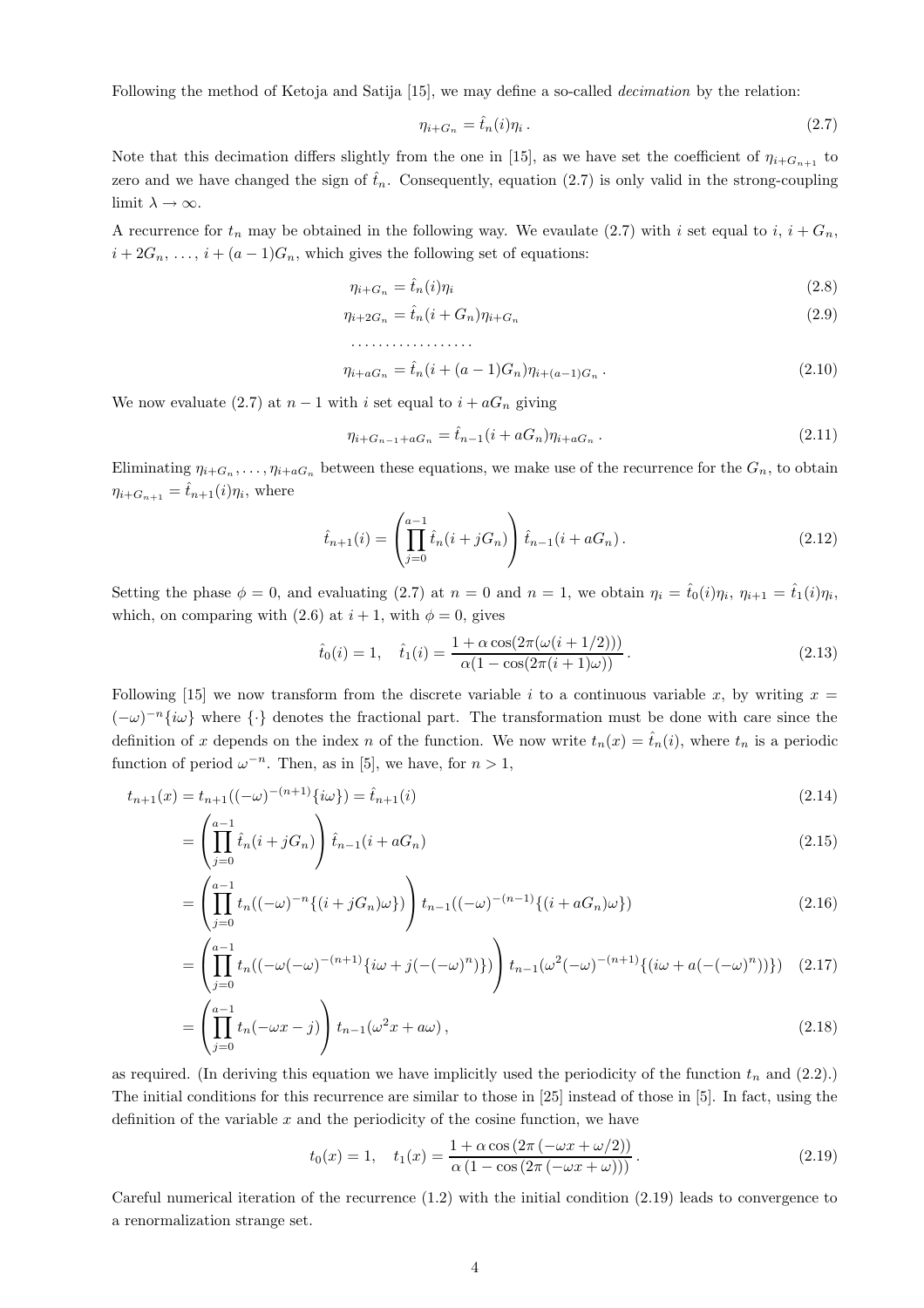## 3 Renormalization analysis

In this section we describe the mathematical structure that underlies the renormalization strange sets described above. Our first step is to define the iterated function system that is important to the analysis of the renormalization operator (1.3).

#### 3.1 The iterated function system and the fundamental interval

We introduce the following notation. For  $i = 0, \ldots, a$ , let

$$
\theta_i(x) = -\omega x - i. \tag{3.1}
$$

Then we may rewrite the operator (1.3) as

$$
R: \left(\begin{array}{c}u(x)\\t(x)\end{array}\right) \mapsto \left(\begin{array}{c}t(\theta_0(x))\\ \prod_{i=0}^{a-1}t(\theta_i(x))u(\theta_a(x))\end{array}\right).
$$
\n(3.2)

The functions  $\{\theta_0, \theta_1, \theta_2, \dots, \theta_a\}$  form an Iterated Function System (IFS), whose fixed-point set is the interval  $I = [-\omega - a, 1]$ , and which we refer to as the *fundamental interval*. The interval I splits into subintervals I<sub>i</sub> given by  $I_0 = [-\omega, 1]$  and  $I_i = [-\omega - i, -\omega - i + 1]$  for  $i = 1, \dots a$ . Hence  $\theta_0(I) = I_0$  and also we have  $I_i \subseteq \theta_i(I)$  for  $i = 1, \ldots, a$ . We can therefore define an inverse map  $G : I \to I$  by

$$
G(x) = \theta_i^{-1}(x) = -\omega^{-1}x - i\omega^{-1}, \text{ for } x \in I_i.
$$
 (3.3)

Then  $G(I_i) = I_0 \cup \cdots \cup I_{a-1}$  for  $i = 1, \ldots, a$  and  $G(I_0) = I$ . See Figure 4 which shows G for the case  $a = 2$ . The functions u and t are defined on  $I_a = [-\omega - a, -\omega - a + 1]$  and  $I_0 \cup \cdots \cup I_{a-1} = [-\omega - a + 1, 1]$ respectively.



Figure 4: The function G in the case  $a = 2$ .

The significance of the function  $G$  is that it governs the dynamics of the zeros of the functions  $u$  and  $t$  on their respective domains on the fundamental interval  $I$ . In turn the full dynamics of the functions  $u$  and  $t$ is essentially determined by their zeros on I.

#### 3.2 Shift spaces and partners

A key goal of dynamical systems theory is to find well-understood models of chaotic systems that elucidate their structure. Indeed, the archetypal model of such a chaotic system is a Bernoulli shift on a space of symbol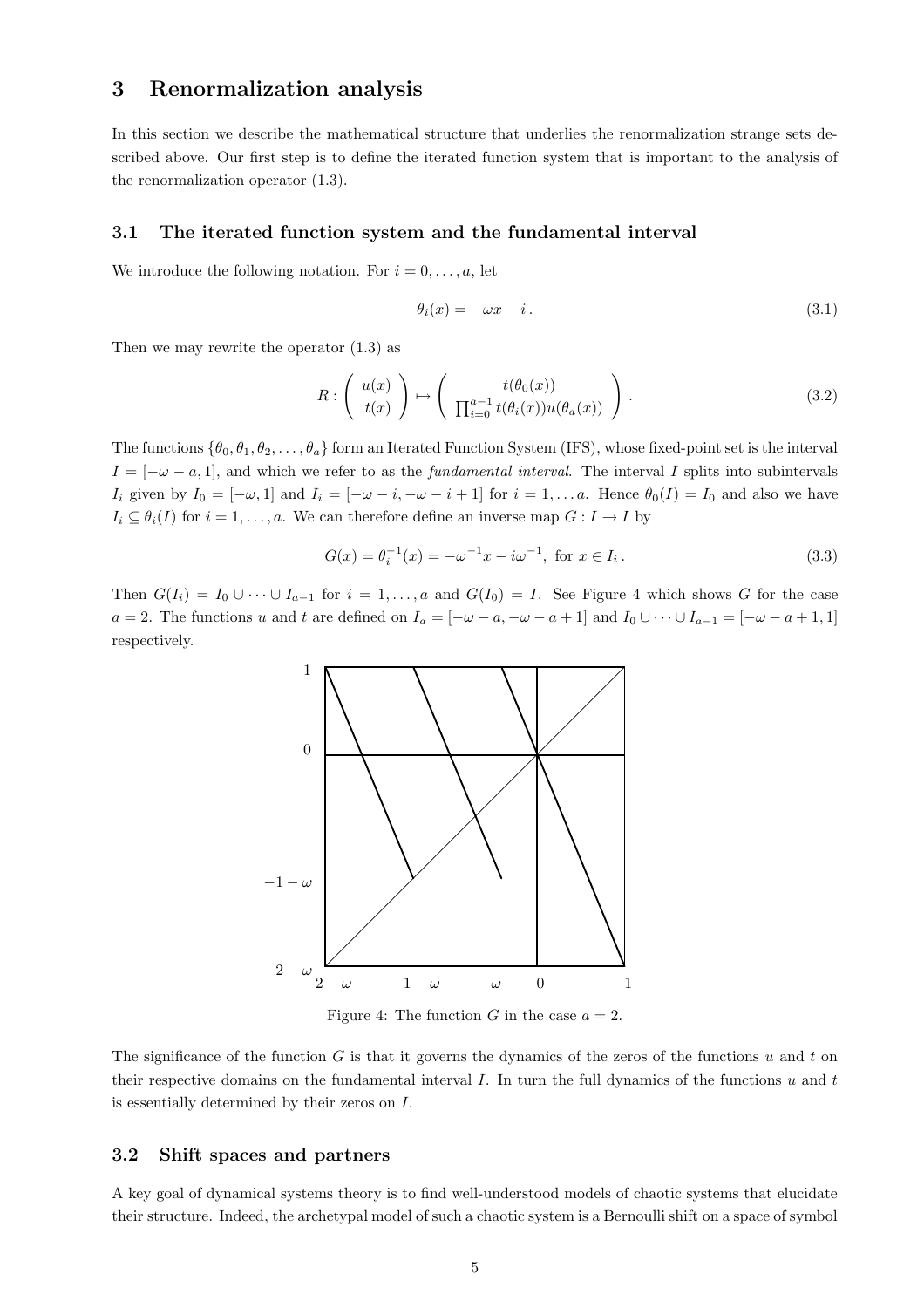codes. The structure of the map  $G$  as illustrated in Figure 4 suggests that a sub-shift of the Bernoulli shiftspace of symbols  $0, \ldots, a$  is a suitable model for the orchid. This is indeed the case, although, as we shall see below, one must also take into account the symmetry of the cosine function in the initial condition (2.19) and the dynamics of the signs of the functions  $u$  and  $t$ .

Let us first of all introduce the codes which form the basis of our construction. For fixed  $a \in \mathbb{N}$  we define the code space

$$
\Sigma = \{ \mathbf{c} = (c_i)_{i \in \mathbb{Z}} : c_i \in \{0, 1, \dots, a\}, \ c_i = a \implies c_{i-1} = 0 \}.
$$
 (3.4)

This a space of biinfinite codes of symbols  $\{0, \ldots, a\}$  with the single restriction that the symbol a must be preceded by the symbol 0. The reason for this restriction can be seen easily from the map  $G$ . The symbols  $0, \ldots, a$  correspond to the subintervals  $I_0, \ldots, I_a$  of the fundamental interval I, and the map G determines the possible transitions between symbols. Indeed, the symbol  $i$  is permitted to be followed by  $j$  if, and only if,  $I_j \subseteq G(I_i)$ . Since the image under G of each subinterval  $I_i$  contains  $I_j$  for all  $j = 0, \ldots a-1$ , there are no restrictions needed in this case. However, since only  $G(I_0)$  covers  $I_a$ , the symbol a must be preceded by the symbol 0 as claimed. In [25], the codes of the symbols 0 and 1 were restricted so that no two consecutive symbols 1 were permitted. We note that in the case  $a = 1$  our condition is equivalent to that in [25]. Let us denote by  $\sigma$  the left-shift map, defined for a code  $\mathbf{c} = (c_k)_{k \in \mathbb{Z}}$  by  $\sigma(\mathbf{c})_k = c_{k+1}$ . Then, equipping  $\Sigma$  with the standard metric, we have that  $\sigma$  is a homeomorphism of  $\Sigma$ .

We now introduce a map  $e_n : \Sigma \to I$  which connects directly the code space  $\Sigma$  with the map G. For  $n \in \mathbb{Z}$ let  $e_n : \Sigma \to [-\omega^{-1}, 1]$  denote the *evaluation map* at time *n* given by

$$
e_n(\mathbf{c}) = -\sum_{k=n}^{\infty} c_k (-\omega)^{k-n} . \tag{3.5}
$$

Then, clearly,

$$
e_n(\sigma(\mathbf{c})) = -\sum_{k=n}^{\infty} c_{k+1}(-\omega)^{k-n} = -\sum_{k'=n+1}^{\infty} c_{k'}(-\omega)^{k'- (n+1)} = e_{n+1}(\mathbf{c}). \tag{3.6}
$$

Writing **e** for the map of sequence spaces **e** :  $\Sigma \to [-\omega^{-1}, 1]^{\mathbb{Z}}$  given by **e**(**c**)<sub>n</sub> =  $e_n$ (**c**), the relation (3.6) becomes

$$
\mathbf{e}(\sigma(\mathbf{c})) = \sigma(\mathbf{e}(\mathbf{c})),\tag{3.7}
$$

where we use  $\sigma$  on the right hand side of this equation to denote the shift map on the space of sequences  $[-\omega^{-1}, 1]^{\mathbb{Z}}$  where  $[-\omega^{-1}, 1] \subseteq \mathbb{R}$ .

The key property is that the image  $e(\Sigma)$  is precisely the set of full orbits of the map G defined above. Indeed, away from the subinterval boundaries,

$$
e_n(\sigma(\mathbf{c})) = G(e_n(\mathbf{c}))\,. \tag{3.8}
$$

#### 3.3 Partners and structures

In this section we introduce an operation on codes in  $\Sigma$  which we refer to as *partnering*. The purpose of partnering is to take into account the symmetries of the zeros of the initial conditions (2.19). These symmetries derive from the symmetry of the cosine function about  $\pi$ .

The partnering operation may seem somewhat strange and *ad hoc*, but in fact is related to the following identities satisfied by  $\omega$ .

From the defining equation of  $\omega$ :

$$
\omega^2 + a\omega - 1 = 0,\tag{3.9}
$$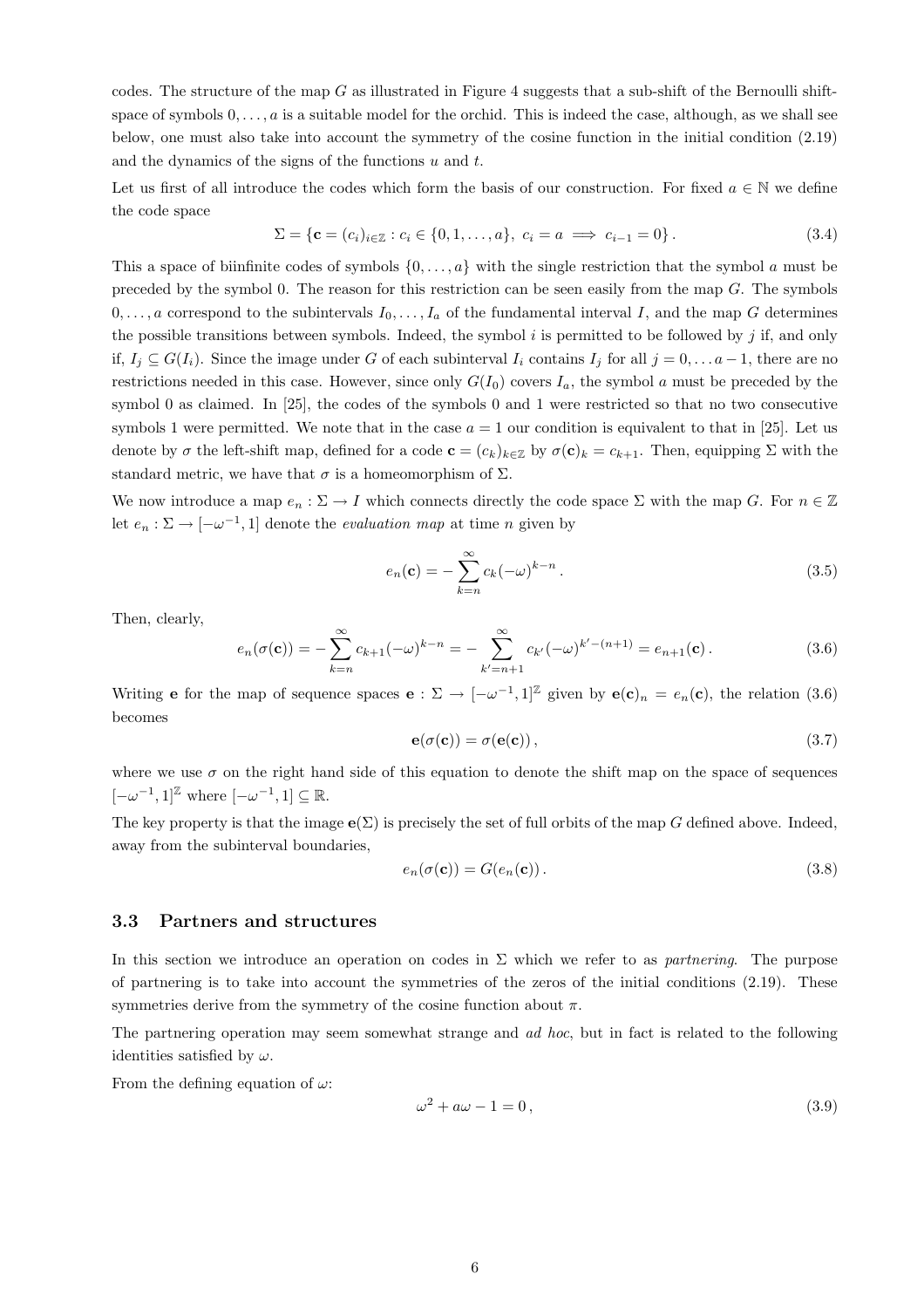repeatedly multiplying through by  $-\omega$  and adding itself readily gives the identities

. . . .

. . . .

$$
1 = a\omega + \omega^2, \tag{3.10}
$$

$$
1 = (a+1)\omega - (a-1)\omega^2 - \omega^3,
$$
\n(3.11)

$$
1 = (a+1)\omega - a\omega^2 + (a-1)\omega^3 + \omega^4,
$$
\n(3.12)

$$
1 = (a+1)\omega - a\omega^2 + a\omega^3 - (a-1)\omega^4 - \omega^5,
$$
\n(3.13)

These identities are equivalent to the observation that 1 is a fixed point of the contractions

$$
\kappa_2(x) = a\omega + \omega^2 x,\tag{3.14}
$$

$$
\kappa_3(x) = (a+1)\omega - (a-1)\omega^2 - \omega^3 x,
$$
\n(3.15)

$$
\kappa_4(x) = (a+1)\omega - a\omega^2 + (a-1)\omega^3 + \omega^4 x,\tag{3.16}
$$

$$
\kappa_5(x) = (a+1)\omega - a\omega^2 + a\omega^3 - (a-1)\omega^4 - \omega^5 x,
$$
\n(3.17)

We now define a substitution operation 
$$
\tilde{S}
$$
 on binfinite codes  $\mathbf{c} \in \Sigma$  as follows. Firstly **c** is split into finite blocks beginning with a single 0, i.e., into blocks of the form

$$
0d_0d_1 \dots d_k0^r, \tag{3.18}
$$

where  $k \geq 0$ ,  $d_j \neq 0$ ,  $j = 0, \ldots, k, r \geq 0$ . Further split the trailing run of 0s so that this block is written

$$
0d_0d_1 \dots d_k 0(00)^{(r-1)/2}, \qquad r \text{ odd}, \qquad (3.19)
$$

$$
0d_0d_1 \dots d_k(00)^{r/2}, \qquad r \text{ even}. \tag{3.20}
$$

On the resulting elementary blocks  $00, 0d_0d_1 \ldots d_k, 0d_0d_1 \ldots d_k0$ , the operation  $\tilde{S}$  is then defined as follows.

$$
\tilde{S}(0d) = 0(a-d),
$$
\n(3.21)

$$
\tilde{S}(0d_0d_1) = 0(a+1-d_0)(a-1-d_1), \quad k \ge 1,
$$
\n(3.22)

$$
\tilde{S}(0d_0d_1 \dots d_{k-1}d_k) = 0(a+1-d_0)(a-d_1)\dots(a-d_{k-1})(a-1-d_k), \quad k \ge 2, \tag{3.23}
$$

$$
\tilde{S}(0d_0d_1 \dots d_k0) = 0(a+1-d_0)(a-d_1)\dots(a-d_k)(a-1), \quad k \ge 1.
$$
\n(3.24)

The operator  $\tilde{S}$  preserves the number of digits and satisfies

$$
\tilde{S}(AB) = \tilde{S}(A)\tilde{S}(B),\tag{3.25}
$$

for any (finite or infinite) words A, B.

With the meaning that the  $\alpha$ -digit complement of  $d \in \{0, 1, \ldots, \alpha\}$  is  $\overline{d} = \alpha - d$ , so that  $d + \overline{d} = \alpha$ , the action of  $\tilde{S}$  is to take digit complements according to the elementary block structures

$$
0a \tag{3.26}
$$

$$
0(a+1)(a-1) \tag{3.27}
$$

$$
0(a+1)a(a-1) \tag{3.28}
$$

$$
0(a+1)aa(a-1)
$$
 (3.29)

$$
\ldots \, . \tag{3.30}
$$

For example, suppose  $a = 5$ . Split

$$
\mathbf{c} = \dots (011234)(05)(00)(03412330)(00)051230\dots \tag{3.31}
$$

as indicated. Then

$$
\tilde{S}(\mathbf{c}) = \dots (054320)(00)(05)(03143224)(05)\tilde{S}(051230\dots)
$$
\n(3.32)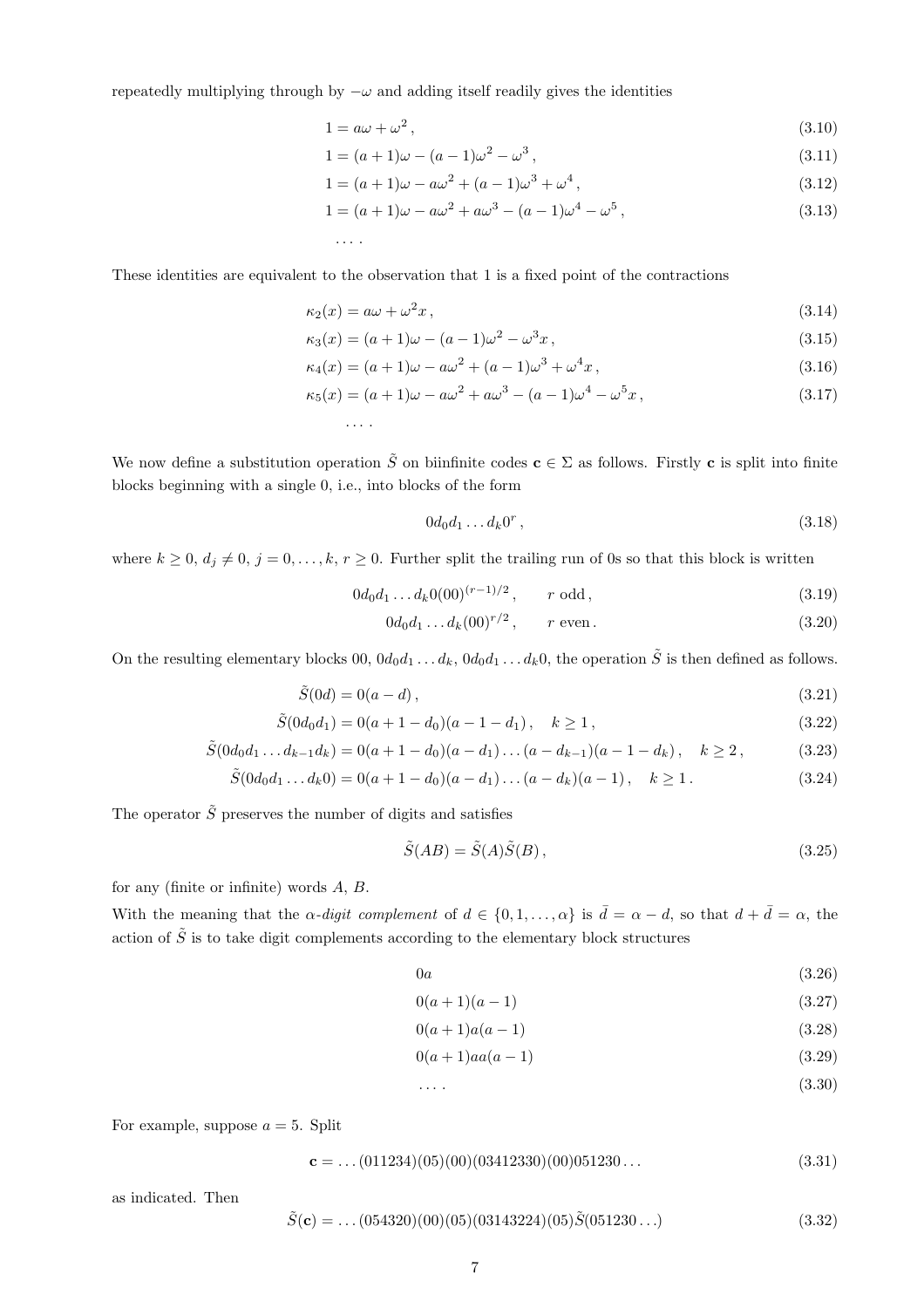We have the following special cases.

(i) c begins with an infinite string  $\dots d_{-2}d_{-1}d_0$  containing no 0. In this case we substitute this string to  $\ldots (a - d_{-2})(a - d_{-1})(a - 1 - d_0).$ 

(ii) c ends with an infinite string  $d_0d_1d_2...$  containing no 0. Then in this case we substitute this string to  $(a + 1 - d_0)(a - d_1)(a - d_2)...$ 

(iii) c begins with the string  $0^{\infty}$ . Then we write  $c = (00)^{\infty}0d_0d_1...$ ,  $d_0 \neq 0$  and substitute the string to  $(0a)^\infty \tilde{S}(0d_0d_1 \ldots).$ 

(iv) c ends with the string  $0^{\infty}$ . We have an ambiguity in this case. When  $c = ... d_{-2}d_{-1}d_00^{\infty}$ , with  $d_0 \neq 0$ , we may write both  $c = \ldots d_{-2}d_{-1}d_0(00)^\infty$  and  $c = \ldots d_{-2}d_{-1}d_00(00)^\infty$ . Then, respectively we have  $\tilde{S}(\mathbf{c}) = \tilde{S}(\ldots d_{-2}d_{-1}d_0)(0a)^\infty$ ,  $\tilde{S}(\mathbf{c}) = \tilde{S}(\ldots d_{-2}d_{-1}d_0)(0a)^\infty$ . In the case  $d_{-1} = 0$ , so that  $\mathbf{c} = \ldots d_{-2}0d_00^\infty$ then we could write both  $\tilde{S}(\mathbf{c}) = \tilde{S}(\ldots d_{-2})0(a - d_0)(0a)^\infty$ , and  $\tilde{S}(\mathbf{c}) = \tilde{S}(\ldots d_{-2})0(a - d_0)(a - 1)(0a)^\infty$ . When  $d_{-1} \neq 0$ , then we could write both  $\tilde{S}(\mathbf{c}) = \dots (a - 1 - d_0)(0a)^\infty$ , and  $\tilde{S}(\mathbf{c}) = \dots (a - d_0)(a - 1)(0a)^\infty$ . Cases (i) and (ii) are only possible when  $a > 1$ .

For simplicity, we discard from  $\Sigma$  these special cases and any code which may be obtained from them by using the partnering operation. By so doing, we discard a set that is nowhere dense in the standard topology on Σ. We shall use the notation  $\tilde{\mathbf{c}}$  to denote the partner code  $\tilde{S}(\mathbf{c})$ .

We next define the sum map  $S : \Sigma \to \{1, -\omega - (a-1), -\omega - a\}^{\mathbb{Z}}$ , the space of biinfinite sequences with terms taken from  $\{1, -\omega - (a-1), -\omega - a\}$ . S is defined in terms of the elementary block structures given above. Let  $\mathbf{c} = (c_k)_{k \in \mathbb{Z}}$  be a code with partner  $\tilde{\mathbf{c}}$ . We divide c and  $\tilde{\mathbf{c}}$  into blocks and define S on the elementary block structures  $(3.26) - (3.30)$  as follows:

$$
\mathbf{S}(0a) = 1(-\omega - a) \tag{3.33}
$$

$$
\mathbf{S}(0(a+1)(a-1)) = 1(-\omega - a)(-\omega - (a-1))
$$
\n(3.34)

$$
\mathbf{S}(0(a+1)a(a-1)) = 1(-\omega - a)(-\omega - (a-1))^2
$$
\n(3.35)

$$
\mathbf{S}(0(a+1)aa(a-1)) = 1(-\omega - a)(-\omega - (a-1))^3
$$
\n(3.36)

$$
\ldots,
$$

extending S to the whole of c. By construction, we have that  $S(c) = S(\tilde{c})$  and  $S(\sigma(c)) = \sigma(S(c))$ .

We have the following result which specifies precisely how  $y = e(c)$  and  $\tilde{y} = e(\tilde{c})$  are related, and explains our terminology 'sum map'.

**Proposition 1.** Let  $y = e(c)$  and  $\tilde{y} = e(\tilde{c})$ . Then  $y + \tilde{y} = S(c)$ , where, of course, the sum is to be calculated termwise.

To prove this proposition, let us consider a binfinite code c and its partner code  $\tilde{c}$ , given by the above substitution rules. We write  $y_k = e_k(c)$ ,  $\tilde{y}_k = e_k(\tilde{c})$  and set  $S_k = y_k + \tilde{y}_k$ . Let us write the codes in terms of the block structures explained above. Then we claim that if  $n \in \mathbb{Z}$  starts a block (i.e.,  $c_n = \tilde{c}_n = 0$ , the first zero of a block), then  $y_n + \tilde{y}_n = 1$ . Indeed, suppose the block starting at n is of total length  $j_1 \geq 2$ . Then we have  $S_n = \kappa_{j_1}(S_{n+j_1})$  so that  $|S_n - 1| = |\kappa_{j_1}(S_{n+j_1}) - \kappa_{j_1}(1)| = \omega^{j_1}|S_{n+j_1} - 1|$ . Since the next block, of total length  $j_2 \ge 2$  starts at  $n + j_1$ , we have, similarly,  $|S_n - 1| = \omega^{j_1 + j_2} |S_{n+j_1+j_2} - 1|$ . Continuing in this way, and noting that the  $S_k$  are bounded, gives in the limit  $S_n = 1$ , as claimed.

We now consider  $k \in \mathbb{Z}$  within a block. Consider an elementary block structure and let  $n \in \mathbb{Z}$  correspond to the start of the following block. For the elementary block structure 0a of length 2, we have  $S_{n-1}$  =  $-a - \omega S_n = -a - \omega = \theta_a(1)$ , since  $S_n = 1$ . Thus  $S(0a) = 1(-\omega - a)$  corresponds to the sum  $y + \tilde{y}$  on the block.

Similarly, for the elementary block structure  $0(a + 1)(a - 1)$  of length 3 we have  $S_{n-1} = -(a - 1)$  $\omega S_n = -\omega - (a-1) = \theta_{a-1}(1)$ , and  $S_{n-2} = -(a+1) - \omega S_{n-1} = \theta_{a+1}(-\omega - (a-1)) = -\omega - a$ , so that  $\mathbf{S}(0(a+1)(a-1)) = 1(-\omega - a)(-\omega - (a-1))$  corresponds again to the sum  $\mathbf{y} + \tilde{\mathbf{y}}$  on the block. (Here we have defined  $\theta_{a+1}(x) = -\omega x - (a+1)$ .)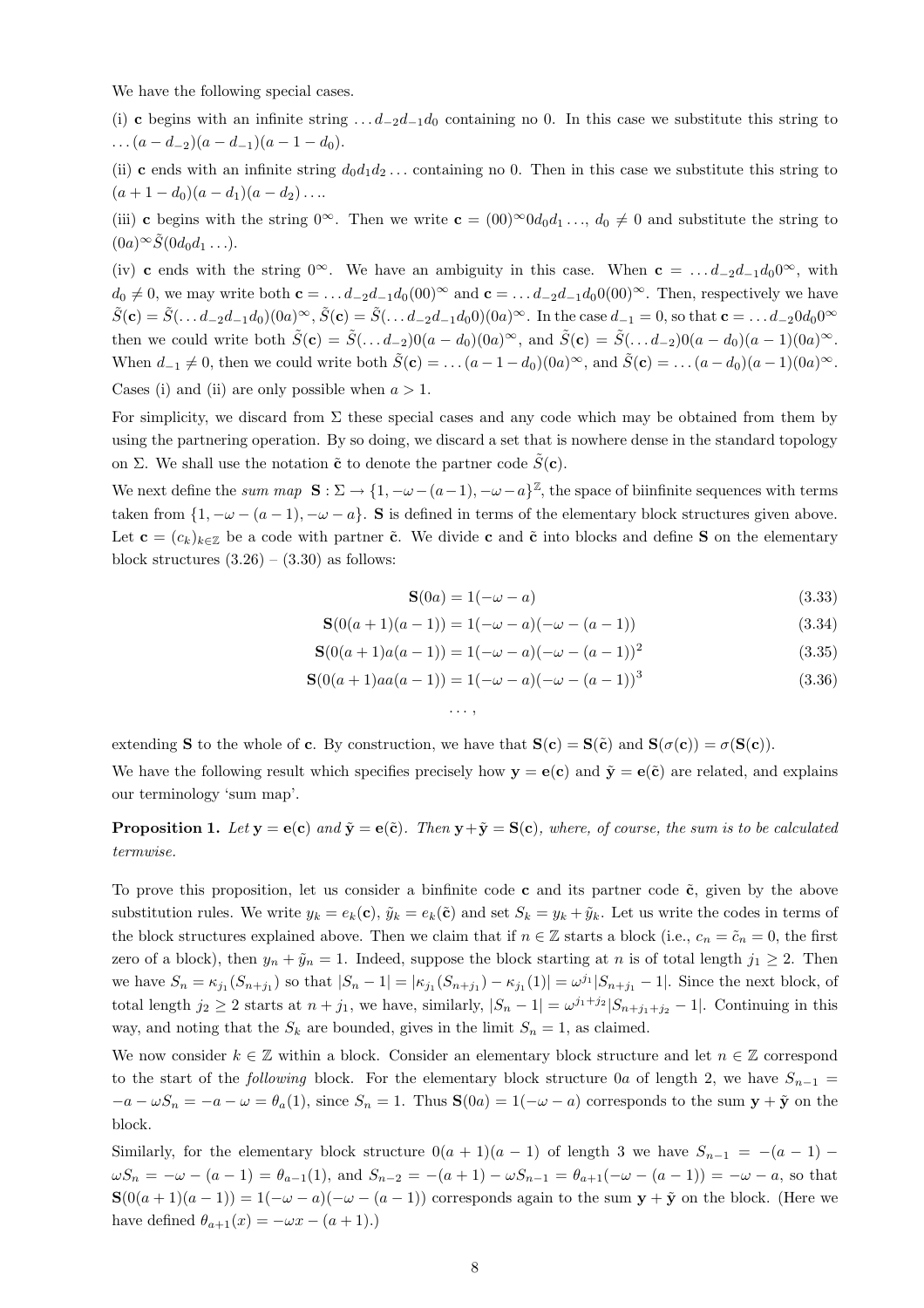Finally, for an elementary block structure  $0(a+1)a^j(a-1)$  of length  $j+3$  for  $j \ge 1$ , we have  $S_{n-1} = \theta_{a-1}(1)$  $-\omega - (a-1)$ ,  $S_{n-1-j} = \theta_a(-\omega - (a-1)) = -\omega - (a-1)$ , since  $-\omega - (a-1)$  is a fixed point of  $\theta_a$ . Finally,  $S_{n-1-j-1} = \theta_{a+1}(-\omega - (a-1)) = -\omega - a$ , as before, so that  $\mathbf{S}(0(a+1)a^j(a-1)) = 1(-\omega - a)(-\omega - (a-1))^{j+1}$ corresponds again to the sum  $y + \tilde{y}$  on the block.

This completes the proof of the proposition.

## 4 Construction of the orchid

In this section we outline our model of the orchid in the general a case. Our basic tool is an embedding  $\mathcal E$  of the space  $\Sigma$  into a space  $\mathcal F$  of function pairs  $(u,t)$ . The rigorous construction of this embedding in the case  $a = 1$  is given in [25], and, indeed, occupies a considerable part of that paper. We shall content ourselves here with a statement of the properties of the embedding map.

To simplify notation let us introduce the convention that binary and unary operations on pairs of functions are defined coordinatewise, so that, for example, for function-pairs  $(u_1,t_1)$  and  $(u_2,t_2)$ , the product  $(u_1,t_1)(u_2,t_2)$  denotes the function-pair  $(u_1t_1, u_2t_2)$ .

The philosophy given in Section 3.1 is that the zeros of the function-pair  $(u, t)$  on I determine the long-term dynamics of the pair  $(u,t)$  and that the dynamics of the zeros themselves are governed by the map G. It is therefore not unexpected that the crucial property of the embedding  $\mathcal E$  is that it takes a code c and maps it to a function pair that have zeros the value of the evaluation map  $e_0(c)$ . Indeed, our claim is that there is a map  $\mathcal{E} : \Sigma \to \mathcal{F}$ , relating the dynamics of R to that of the shift map  $\sigma$  on  $\Sigma$ , satisfying  $\mathcal{E}(\mathbf{c}) = (u,t)$  $h_0(\mathbf{c})(u^1, t^1)$  where

$$
h_0(\mathbf{c}) = \begin{cases} (y_0 - x, y_0 - x), & c_{-1} = 0 \\ (1, y_0 - x), & c_{-1} \neq 0 \end{cases},
$$
(4.1)

and  $u^1$ ,  $t^1$  are functions with  $u^1(x) > 0$  for  $x \in I_a$  and  $t^1(x) > 0$  for  $x \in I_0 \cup \cdots \cup I_{a-1}$  and  $y_0 = e_0(c)$ . Let us define the following map  $\kappa_c$  on sign-pairs. For  $c \in \{0, 1, ..., a\}$  define  $\kappa_c : \{-1, +1\}^2 \to \{-1, +1\}^2$  by

$$
\kappa_c(s^u, s^t) = (-s^t, -(-1)^c (s^t)^a s^u).
$$
\n(4.2)

It is easy to check that  $\kappa_c$  is invertible with inverse  $\kappa_c^{-1}(s^u, s^t) = (-(-1)^{c+a}(s^u)^a s^t, -s^u)$ .

The principal property of the map  $\mathcal E$  is that it is a (semi)conjugacy to the renormalization operator  $R$ , up to a change of sign. Precisely, the map  $\mathcal E$  satisfies the following equation for a code  $\mathbf c = (c_k)_{k \in \mathbb Z}$ :

$$
R(\mathcal{E}(\mathbf{c})) = \kappa_{c_0}(+1, +1)\mathcal{E}(\sigma(\mathbf{c})).
$$
\n(4.3)

The set  $\mathcal{E}(\Sigma)$  does not correspond to the orchid, because for  $c \in \Sigma$ , the function-pair  $\mathcal{E}(c)$  does not have the correct zero structure. To rectify this problem we introduce a map  $\beta : \Sigma \to \mathcal{F}$ , defined by

$$
\beta(\mathbf{c}) = \mathcal{E}(\mathbf{c})\mathcal{E}(\tilde{\mathbf{c}}),\tag{4.4}
$$

Corresponding to equation (4.3) there is a quasiconjugacy relation for the map  $\beta$ , but with a sign-pair evolution given by the map on sign-pairs  $L_b$ , given as follows. For  $b \in \{0, 1, \ldots, a+1\}$  define  $L_b: \{-1, +1\}^2 \to$  $\{-1,+1\}^2$  by

$$
L_b(s^u, s^t) = (s^t, (-1)^b (s^t)^a s^u).
$$
\n(4.5)

As before, it is easy to check that  $L_b$  is invertible with inverse  $L_b^{-1}(s^u, s^t) = ((-1)^b (s^u)^a s^t, s^u)$ . Then the quasiconjugacy relation for the map  $\beta$  is

$$
R(\beta(\mathbf{c})) = L_{b_0}(+1, +1)\beta(\sigma(\mathbf{c})),\tag{4.6}
$$

where  $b_0$  is the 0th term of the sequence  $\mathbf{b} = \mathbf{c} + \tilde{\mathbf{c}}$ . Equation (4.6) shows the dynamics of R can be modelled, up to a change of sign, by the shift map on  $\Sigma$ . We call the embedded set  $\beta(\Sigma)$  the *fundamental set* of the orchid. Examples of these sets are shown in Figures 2, 3.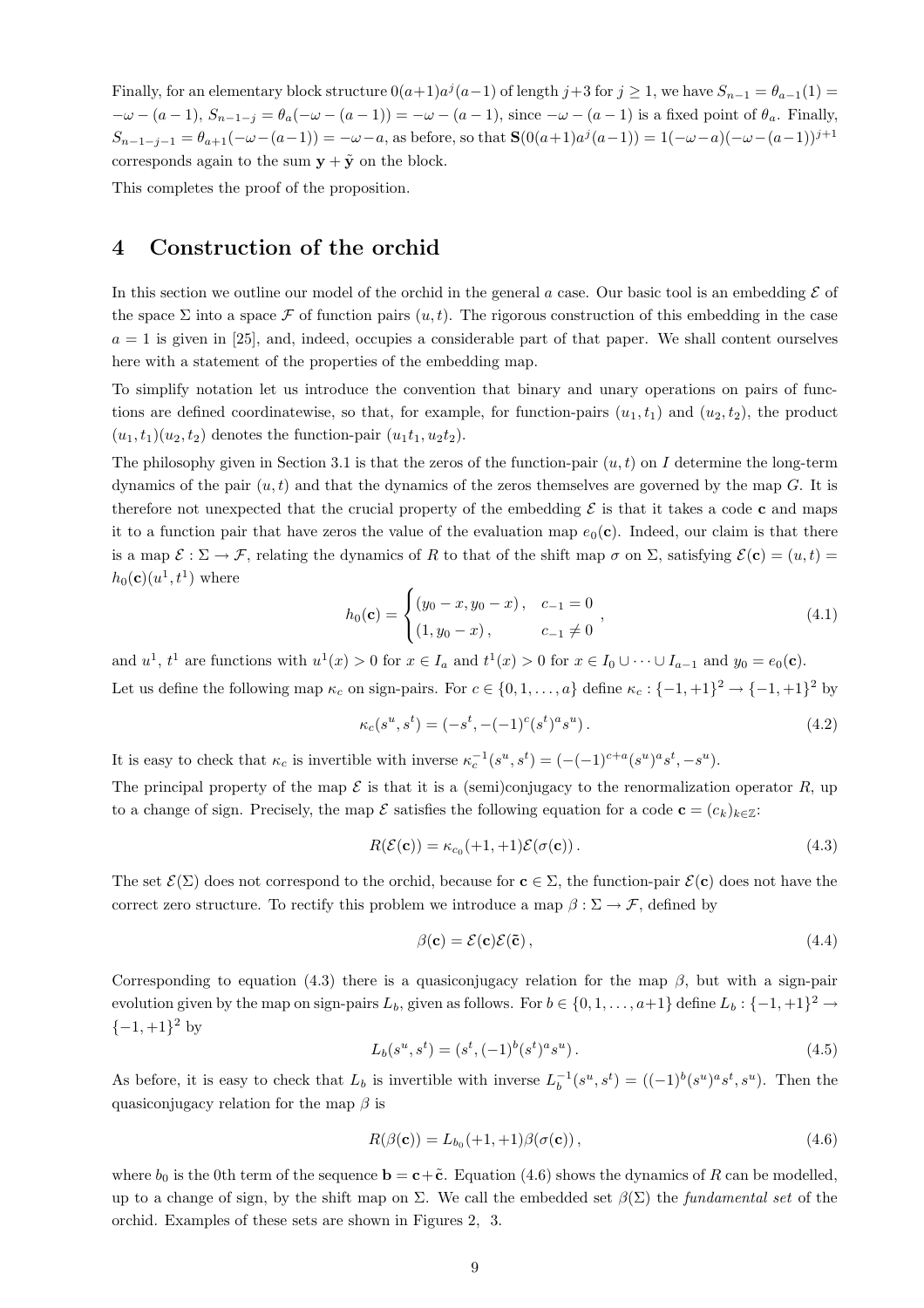We observe that  $\beta(c) = \beta(\tilde{c})$  for all  $c \in \Sigma$  and we may therefore define map on the quotient space  $\Sigma'$ obtained by identifying a code  $\mathbf c$  with its partner code  $\tilde{\mathbf c}$ .

The orchid is itself made up of one or more copies of the fundamental set. We now explain the structure of the orchid set in terms of the fundamental set and the dynamics on the sign-pairs given by the map  $L<sub>b</sub>$ .

For  $\mathbf{c} \in \Sigma$  and  $(s_0^u, s_0^t) \in \{-1, +1\}^2$  we define, for  $n \in \mathbb{Z}$ , the sign-pair  $(s_n^u, s_n^t) = (s_n^u(\mathbf{c}), s_n^t(\mathbf{c}))$  by the condition

$$
L_{b_n}(s_n^u, s_n^t) = (s_{n+1}^u, s_{n+1}^t)
$$
\n(4.7)

for all  $n \in \mathbb{Z}$ , where, as before,  $\mathbf{b} = \mathbf{c} + \tilde{\mathbf{c}}$ .

In Figures 5, 6 are shown transition diagrams illustrating the dynamics of a sign-pair  $(s^u, s^t) \in \{-1, +1\}^2$ under the maps  $L_b$  for  $c \in \Sigma$ . The sign-pairs in boxes correspond to the start of a block in the definition of the partner codes in Section 3.3. The map  $L_b$  is applied to the sign-pair for each term in the block. The arrows represent transitions to other sign-pairs that may occur at the end of the block, the precise transition that occurs depends on the structure of the block. From these diagrams, it is evident that for a odd, the four possible sign-pairs split into two components, both invariant under the transitions. One component is a single sign-pair and the other component consists of three sign-pairs. This structure explains the three-fold symmetry observed in the orchid for odd  $a$ . (See Figures 1, 3.) On the other hand, for  $a$  even the sign-pairs split into three invariant components, one consisting of two sign-pairs and the other two consisting of a single sign-pair each.



Figure 5: Sign transitions for a odd.



Figure 6: Sign transitions for a even.

In order to determine which parts of these transition diagrams are relevant for the renormalization strange set for the generalized Harper equation, we must examine the zeros and poles of the initial condition (2.19).

We observe first that we may separate out the numerator and the denominator of  $t_1$  in (2.19). The denominator has zeros of order 2 at  $x = 1$  and  $x = -\omega - (a-1)$ , as may readily be checked. This give poles of order 2 for  $t_1$ . The function pair  $(u_2,t_2) = R(u_1,t_1)$  consists of a function  $u_2$  with a pole of order 2 at  $-\omega - a$  and a function  $t_2$  with poles of order 2 at 1 and  $-\omega - a$ . This configuration of poles is fixed under R, leading to the function-pair  $(u_n, t_n)$  converging to a fixed-point pair  $(u, t)$  with the same configuration of poles.

The numerator of  $t_1$  gives the orchid-like structure, and we now consider the zeros of  $t_1$ . Let  $\alpha > 1$ , so that we may write  $\alpha = 1/\cos(2\pi r)$ , for  $0 < r < 1/4$ . The roots of  $t_1(x)$  in I are  $x_{\pm} = -(1/2 \mp r - \omega/2)/\omega$ and  $(u_1(x), t_1(x)) = (1, (x_+ - x)(x_- - x))(u^1(x), t^1(x))$  where  $u^1$ ,  $t^1$  are positive on  $I_a$  and  $I_0 \cup \cdots \cup I_{a-1}$ respectively. Thus we have the sign-pair  $(s^u, s^t) = (+1, +1)$ . We note that  $x_+ + x_- = -\omega - (a-1)$ . This means that the initial condition is not at the start of a block, and one must iterate the recurrence in order to see which part of the transition diagram the initial condition corresponds to. The cases of odd and even a are different. For a odd, we obtain the full three-fold symmetrical orchid, whilst for a even, the orbit is restricted to a single copy of the fundamental set.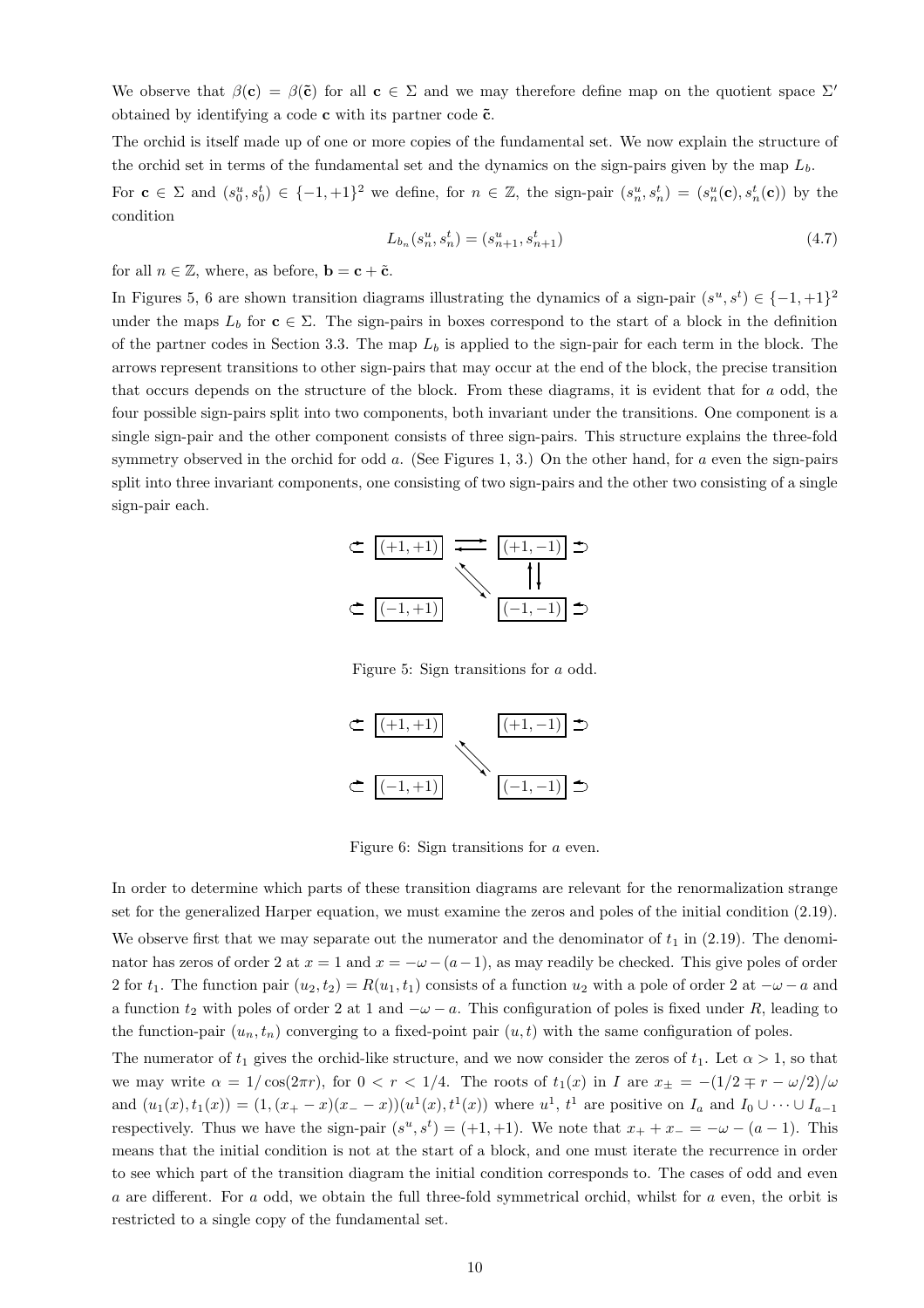To understand the reason for this, we observe that, since  $x_+ + x_- = -\omega - (a-1)$ , the initial condition  $(u_1, t_1)$ corresponds to one of the final  $j+1$  positions in an elementary block structure of the form  $0(a+1)a^j(a+1)$ of length  $j + 3$  for  $j \ge 0$ . Let us now consider the action of the map  $L_b$  on the sign-pair  $(+1, +1)$  for  $b = a$ , for k iterations,  $0 \le k \le j$  and  $b = a + 1$  for a final, single iteration to bring the function pair to the start of the following block.

For odd  $a > 1$ , the sign-pair  $(+1, +1)$  cycles through the sequence  $(+1, +1), (+1, -1), (-1, +1)$  for k iterations of the map  $L_a$ . The final iteration with the map  $L_{a+1}$  maps this sequence to  $(+1, +1), (-1, -1), (+1, -1)$ , one of which will be the sign-pair at the start of the next block. Referring to Figure 5, we see that this corresponds to the invariant component with three sign-pairs, and hence we have a threefold symmetry in this case, as for the golden-mean orchid.

However, for even  $a > 1$ , the sign-pair  $(+1, +1)$  is unaffected by the maps  $L_a$ , but  $L_{a+1}(+1, +1) = (+1, -1)$ , which is the signpair at the start of the next block. Referring to the transition diagram Figure 6, we see that we obtain a single copy of the fundamental set.

Although the initial condition for the generalized Harper equation gives a single copy of the fundamental set for even a, by appropriate choice of the initial sign-pair one can obtain a renormalization strange set with two-fold symmetry, as illustrated in Figure 7.



Figure 7: An invariant set with twofold symmetry that may occur in the case  $a = 2$ .

## 5 Construction of the map  $\mathcal E$

The construction of the map  $\mathcal E$  follows standard methods for the construction of conjugacies, in that the map is obtained as a limit of backwards and forwards iteration.

Let  $\mathbf{c} \in \Sigma$  and let  $h_{-k}(\mathbf{c}) = h_0(\sigma^{-k}(\mathbf{c}))$ , where  $h_0$  is given by equation (4.1). We also choose a sign-pair  $(s_{-k}^u, s_{-k}^t) = \kappa_{c_{-k}}^{-1} \circ \cdots \circ \kappa_{c_{-1}}^{-1}(+1, +1)$ . We define the map

$$
\mathcal{E}(\mathbf{c}) = \lim_{k \to \infty} R^k P(s_{-k}^u, s_{-k}^t) h_{-k}(\mathbf{c}), \qquad (5.1)
$$

where  $P$  is the projection operator defined below. We remark that the proof of convergence (given in [25] for the golden-mean case) is rather lengthy.

We now give details of the projection  $P$ . The renormalization transformation  $R$  is not a contraction on the full space of function pairs; indeed its linearized version has two non-contracting directions. Thus, in order to obtain convergence for smooth functions will shall need to project down to the stable manifold.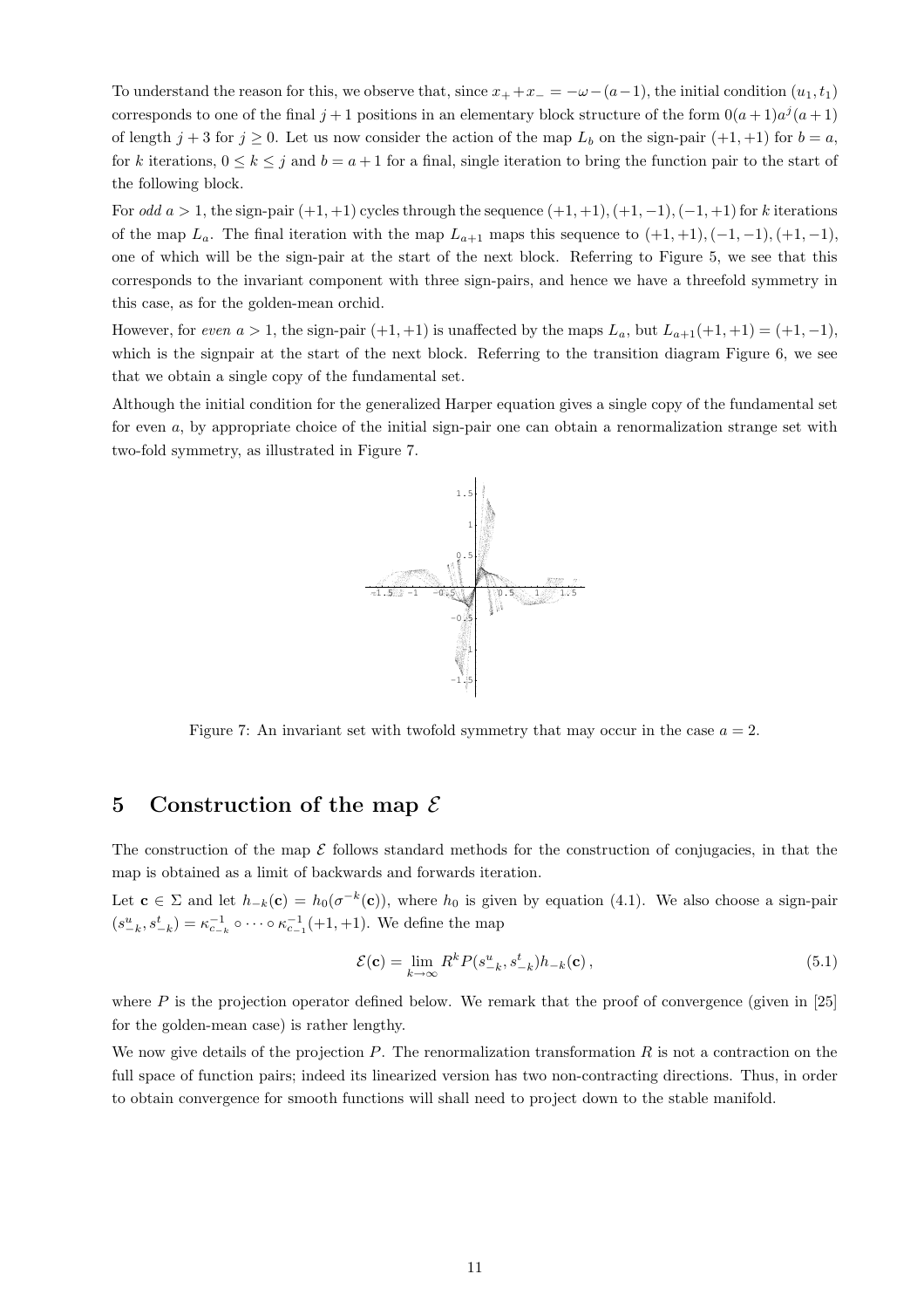Defining

$$
\Delta_n(U,T) = \int_{-\omega^{-1}}^{1-\omega^{-1}} U^{(n)}(x)dx + \int_{1-\omega^{-1}}^{1} T^{(n)}(x)dx,
$$
\n(5.2)

$$
\mathbf{v}_0 = \frac{1}{\omega + \omega^{-1}} (\omega, 1),\tag{5.3}
$$

$$
\mathbf{v}_1 = \frac{1}{\omega + \omega^{-1}} (\omega x - \omega - (a - 1)/2, x + \omega + (a - 1)/2), \tag{5.4}
$$

the following properties may be verified:

- 1.  $\Delta_n(R_a(U,T)) = (-1)^n \omega^{n-1} \Delta_n(U,T)$  for  $n = 0, 1$ ;
- 2.  $\Delta_0(\mathbf{v}_0) = 1$ ,  $\Delta_0(\mathbf{v}_1) = 0$ ,  $\Delta_1(\mathbf{v}_0) = 0$ ,  $\Delta_1(\mathbf{v}_1) = 1$ .

Let us introduce the following projection operator  $P$ , defined by

$$
P(u,t) = (u,t) \exp(-\Delta_0(\log|(u,t)|)\mathbf{v}_0 - \Delta_1(\log|(u,t)|)\mathbf{v}_1).
$$
 (5.5)

Then, by a straightforward calculation, one may show that  $P$  satisfies the following properties:

- 1.  $P^2 = P$ ;
- 2.  $PR = RP$
- 3.  $P((u_1,t_1)(u_2,t_2)) = P(u_1,t_1)P(u_2,t_2).$

The initial condition  $(u_1,t_1)$  satisfies  $P(u_1,t_1) = (u_1,t_1)$ , as may be readily verified by direct calculation, using the integral identity

$$
\int_{A}^{A+2\pi/B} \log|1 + B\cos(Cx + D)| dx = \frac{2\pi}{C} \log(|B|/2)
$$
\n(5.6)

for A, B, C, D E R with  $|B| \geq 1$ ,  $C > 0$ , to show  $\Delta_0(\log |(u_1, t_1)|) = 0$ , and taking appropriate limits to show  $\Delta_1(\log |(u_1,t_1)|) = 0$ . Thus  $(u_1,t_1)$  lies on the stable manifold of the renormalization strange set. We remark that the operator  $RP$  may also be used to construct the orchid numerically, although care must be taken to preserve the symmetry of the zero set. Such a method was used to obtain the pictures shown in Figures 1– 3.

### 6 Discussion

In this paper we have considered the generalized Harper equation for quadratic irrationals  $\omega = (\sqrt{a^2 + 4}$ a)/2 for general  $a \in \mathbb{N}$ . We have presented new orchid-like renormalization strange sets for each value of a and have given model structure for these sets in terms of biinfinite codes for the fundamental set. The orchid itself is constituted of one or more copies of the fundamental set, with the precise number of copies emerging from an analysis of the dynamics on the sign-pairs, as given by the transition diagrams (Figure 5, 6).

The structure of the orchid depends in an essential way on the symmetries of the generalized Harper equation (1.1), and in particular on those of the cosine function. It is these symmetries that lead to the partnering operation on codes and the relation on the zeros of the function pairs  $\beta(c)$ . If one destroys the symmetries, then, likewise, the orchid is destroyed and is replaced by a different strange set. Indeed, when calculating the orchid numerically, care must be taken with round-off error in the zeros of the function pairs. Since the chaotic map G governs the dynamics of these zeros, round off error grows quickly leading to non-convergence to the orchid. Thus the universality class for the orchid is restricted to those quantum models displaying the same symmetries as the generalized Harper equation model (1.1). Moreover, the existence of non-stable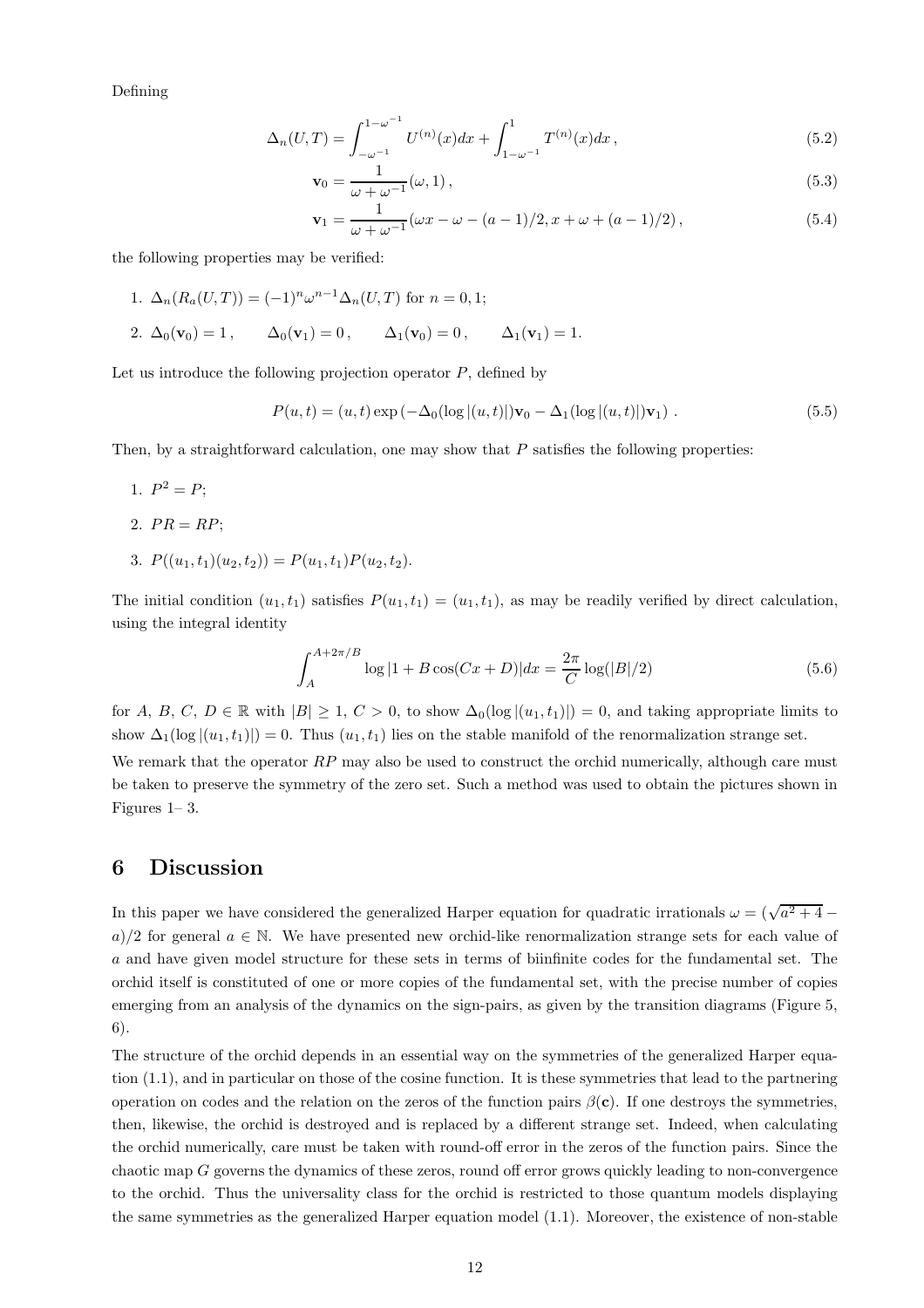eigendirections for the operator  $R_a$  implies further conditions on a function pair  $(u,t)$  to converge to the orchid. These conditions are satisfied for the initial conditions derived from the generalized Harper equation model, but it is clearly a moot point to what extent one should refer to the orchid as a renormalization strange 'attractor.'

The ideas and techniques in this paper are likely to find application in other problems in the field. As first pointed out by Bondeson *et al*  $[2]$ , there is an equivalence between the transition to the localized state in quasiperiodic Schrödinger equations and the onset of a strange nonchaotic attractor in quasiperiodically forced nonlinear systems. See also [17]. Kuznetsov et al [21] have given a renormalization analysis of the onset of a strange nonchaotic attractor. We anticipate that our work in this paper will shed considerable light on this related problem, and in particular we expect that the numerical results in [21] can be generalized and put on a rigorous foundation. Rigorous renormalization analyses of correlations in strange nonchaotic attractors [7] and in quasiperiodically forced two-level system [8] have recently been completed [23, 24].

The case of more general irrational  $\omega$  is an important next step in the work in this area. It is clear that the work presented here may be readily generalized to all quadratic irrational  $\omega$ , i.e., to all those  $\omega$  having periodic tails in their continued-fraction expansions. A harder problem is the extension of the theory to more general irrational frequencies. It is likely that for general  $\omega$  the functions  $t_n$  (and thus the fluctuations  $\eta_i$ ) move chaotically between the orchids presented here for different a, with the renormalization of  $\omega$  governed by the Gauss map  $\gamma(x) = 1/x - [1/x]$ . This is analogous to other quasiperiodic renormalizations such as critical circle and area-preserving maps. The analysis for general  $\omega$  presents a considerable challenge for future work in this field.

Let us conclude with a few remarks concerning the potential physical application of the theory, for, in common with many other areas of mathematical physics, it is questionable to what extent the phenomena described here arise in an actual physical system.

Firstly, the generalized Harper equation is itself a discrete approximate model of an idealized chain of atoms in a sinusoidal applied potential, in which only nearest and next-nearest-neighbour interactions are considered. Perturbation of the model destroys the symmetries of the cosine function, and thus the global structure of the strange set. Secondly, the structures presented here correspond to frequencies taken from a special class of quadratic irrationals, which themselves constitute a measure-zero subset of all frequencies. Moreover, they govern asymptotic correlations in the fluctuations in an exponentially decaying wave-function, and only between certain atom sites related by the rational convergents to the frequency.

Of course, these same criticisms apply in many other branches of physics as well, and indeed the whole of science abounds with non-generic models and theories, which despite their unreasonableness, are remarkably successful. Moreover, in many quasiperiodic systems quadratic irrationals (and indeed the golden mean, in particular) seem to dominate the dynamical behaviour. Furthermore, experimentalists have been quite successful in testing other renormalization theories that are frequency dependent (see, for example, [26]), and indeed it may be possible to conduct similar experiments in this case. Moreover, the results in this paper are likely to carry over to more general frequency.

More problematic may be the difficulty of accurately measuring the fluctuations in exponentially decaying wave-functions, which themselves can only be inferred by probabilities obtained in repeated experiments. However, we expect the strong-coupling results of our analysis here to be mirrored in the fat critical phase of the model (see [15]) in which the fluctuation are in the wave-function itself. In addition, of course, it may be that a deeper analysis of the localized phase could identify macroscopic properties of materials that are influenced by the correlations considered here, but at present this is pure speculation.

## References

[1] S. Aubry and G. André, Analyticity breaking and Anderson localization in incommensurate lattices, Ann. Israel Phys. Soc. 3 (1980), 133–164.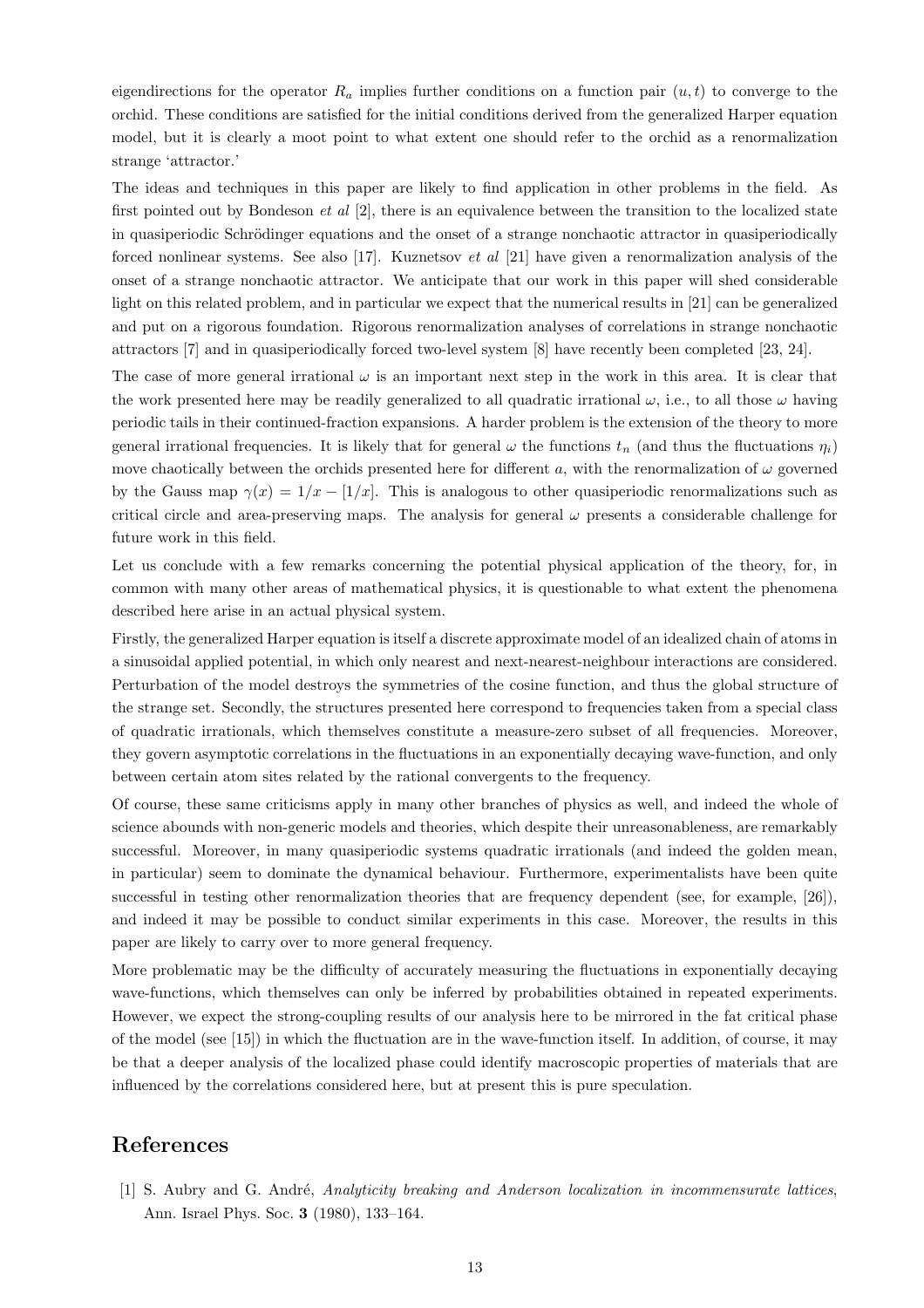- [2] A. Bondeson, E. Ott, and T. M. Antonsen, *Quasiperiodically forced damped pendula and Schrödinger* equations with quasiperiodic potentials: implications of their equivalence, Phys. Rev. B 55 (1985), 2103– 2106.
- [3] J. R. Chapman and A. H. Osbaldestin, Self-similar correlations in a barrier billiard, Physica D 180 (2003), 71–91.
- [4] F. H. Claro and G. H. Wannier, Magnetic subband structure of electrons in a hexagonal lattice, Phys. Rev. B 19 (1979), 6068–6074.
- [5] J. Dalton and B. D. Mestel, Renormalization for the Harper equation for quadratic irrationals, J. Math. Phys. 44 (2003), 4776–4783.
- [6] D. Domínguez, C. Wiecko, and J. V. José, Wave-function and resistance scaling for quadratic irrationals in Harper's equation, Phys. Rev. B 45 (1992), 13919–13929.
- [7] U. Feudel, A. Pikovsky, and A. Politi, Renormalization of correlations and spectra of a strange nonchaotic attractor, J. Phys. A 29 (1996), 5297–5311.
- [8] U. Feudel, A.S. Pikovsky, and M. A. Zaks, *Correlation properties of a quasiperiodically forced two-level* system, Phys. Rev. E **51** (1995), 1762–1769.
- [9] J. H. Han, D. J. Thouless, H. Hiramoto, and M. Kohmoto, Critical and bicritical properties of Harper's equation with next-nearest-neighbor coupling, Phys. Rev. B 50 (1994), 11365–11380.
- [10] P. G. Harper, Single band motion of conduction electrons in a uniform magnetic field, Proc. Phys. Soc. London A 68 (1955), 874–892.
- [11] Y. Hatsugai and K. Kohmoto, Energy spectrum and the quantum Hall effect on the square lattice with next-nearest-neighbor hopping, Phys. Rev. B 42 (1990), 8282-8294.
- [12] J. A. Ketoja, Universal criterion for the breakup of invariant tori in dissipative systems, Phys. Rev. Lett. 69 (1992), 2180–2183.
- [13] J. A. Ketoja and I. I. Satija, Renormalization approach to quasiperiodic tight binding models, Phys. Lett. A 194 (1994), 63–70.
- [14] J. A. Ketoja and I. I. Satija, Renormalization approach to quasiperiodic quantum spin chains, Physica A 219 (1995), 212–233.
- [15] J. A. Ketoja and I. I. Satija, Self-similarity and localization, Phys. Rev. Lett. 75 (1995), 2762–2765.
- [16] J. A. Ketoja and I. I. Satija, The re-entrant phase diagram of the generalized Harper equation, J. Phys. C 9 (1997), 1132.
- [17] J. A. Ketoja and I. I. Satija, Harper equation, the dissipative standard map and strange nonchaotic attractors: Relationship between an eigenvalue problem and iterated maps, Physica D 109 (1997), 70– 80.
- [18] J. A. Ketoja, I. I. Satija, and J. C. Chaves, Decimation studies of Bloch electrons in a magnetic field: Higher-order limit cycles underlying the phase diagram, Phys. Rev. B 52 (1995), 3026–3029.
- [19] M. Kohmoto, Matel-insulator transition and scaling for incommensurate systems, Phys. Rev. Lett. 51 (1983), 1198–1201.
- [20] M. Kohmoto, L. P. Kadanoff, and C. Tang, *Localization problem in one-dimension: mapping and escape*, Phys. Rev. Lett. 50 (1983), 1870–1872.